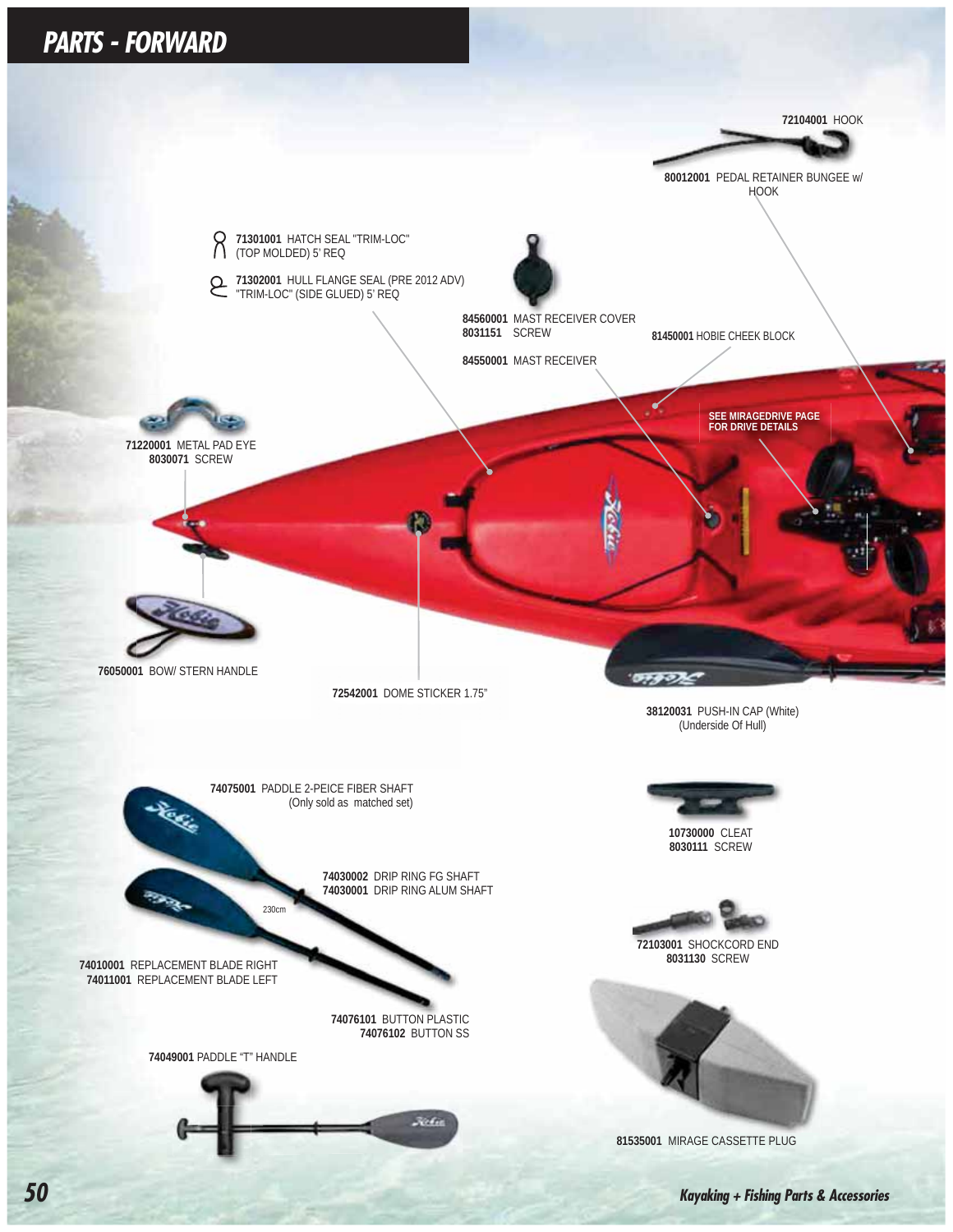### *PARTS - FORWARD*



 MESH STOWAGE POCKET SCREW



HOOKLESS STOWAGE POCKET



 SCREW / PADDLE KEEPER BUNGEE WEB PULL TAB



CLICK AND GO ASSY (L) CLICK AND GO ASSY (R**)**

 SCREW (REQUIRES 3/16" allen "BALL-END" wrench)

 SPRING CLICK AND GO LEFT SPRING CLICK AND GO RIGHT



**2008 AND OLDER** CAM LOCK KNOB BOLTS VARY BY MODEL



 HOBIE CHEEK BLOCK 10-32 X 7/8 SCREW 10-32 X 1-1/4 SCREW (AI) NUT



 HANDLE HANDLE CAP - UP HANDLE - DOWN



 OLDER HANDLE OLDER DECAL - UP OLDER DECAL - DOWN



 CLEAT STBD CLEAT PORT SCREW

 UP / DOWN HANDLE w/ SET-SCREW



81392001 TWIST AND STOW CONTROL ARM UP/DOWN OLDER - CONTROL ARM UP/DOWN SPRING NYLON WASHER BOLTED HANDLE AND CONTROL ARM KIT

### *RUDDER - STEERING*

**STEERING CRANKS** SPORT/REV 11 REV 13 / OB OUTFIT / OASIS CRANK - AI 2011+/TI



**STEERING 81013001** STEERING HANDLE<br>8030126 SCREW SCREW STICKER WASHER PIN SPRING

### KNOB ASSY (Handle Not Included)

**OLDER STEERING**



 STEERING HANDLE w/ SET-SCREW



 CRANK CRANK AI-OUTFIT **H071** SPRING NYLON WASHER

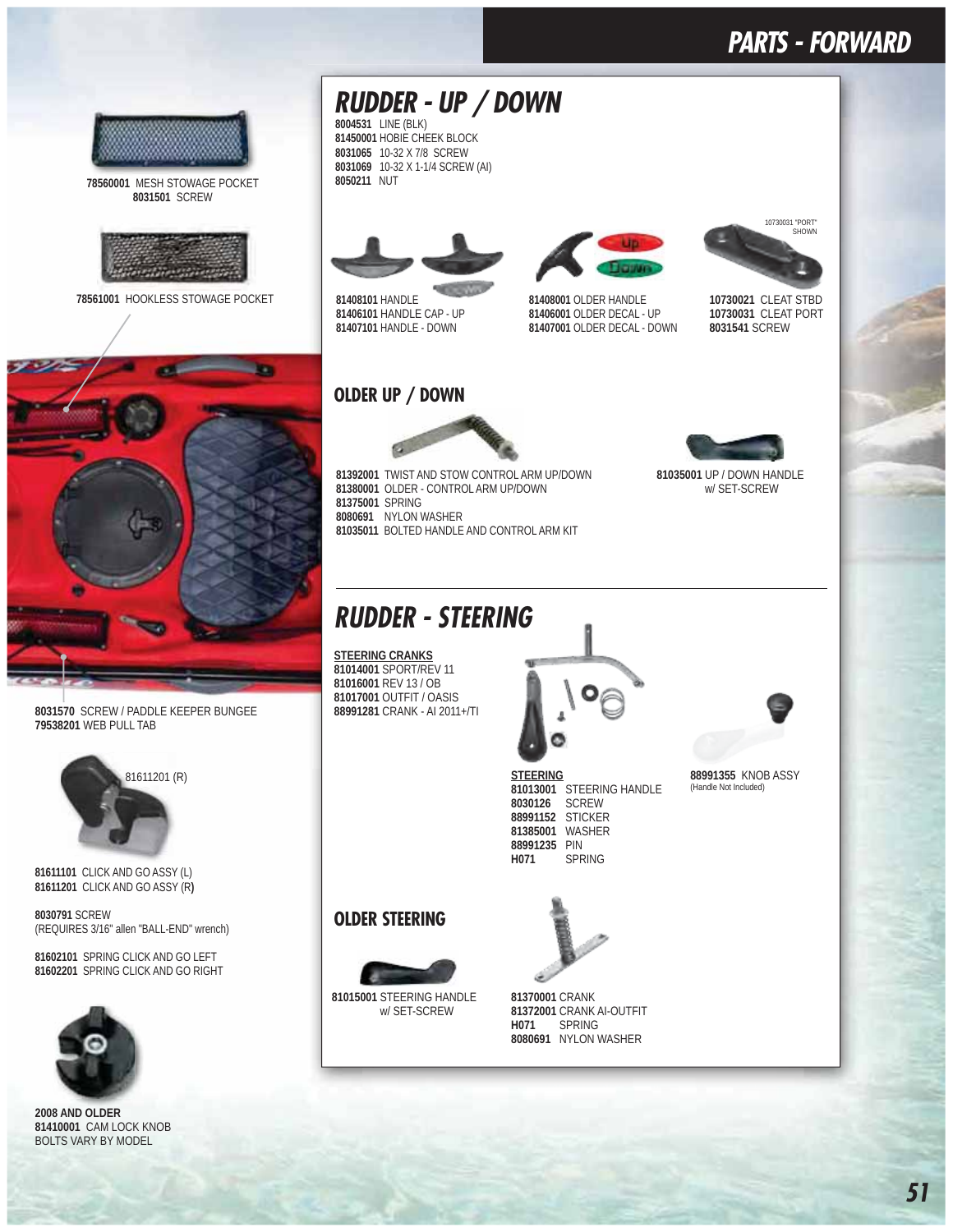# *PARTS - SEAT / CARGO*



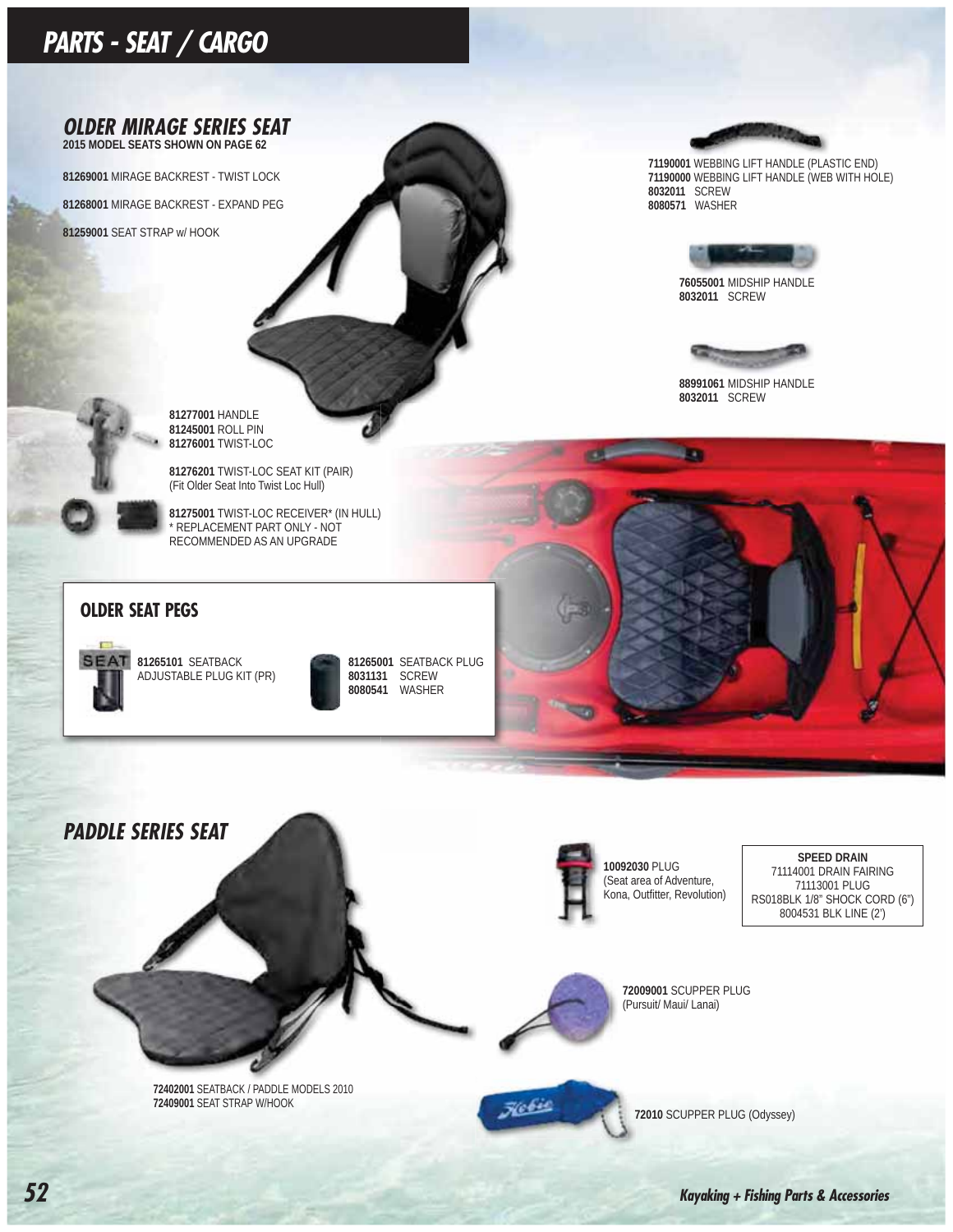### *PARTS - SEAT / CARGO*



 EYELET POST SCREW RIVET



PADEYE SCREW RIVET



3/8" HOG RING 1/2" HOG RING



LASHING HOOK SCREW



 EYELET HOLD DOWN SCREW



 BUNGEE HOOK SCREW

*HATCHES*



**RS018BLK** 1/8" SHOCKCORD **RS316BLK** 3/16" SHOCKCORD **RS014BLK** 1/4" SHOCKCORD WEB PULL TAB



SHOCKCORD FASTENER, 1/4"





 HATCH 5" SCREW-IN SCREW

 HATCH 6" TWIST AND SEAL HATCH 6" TWIST AND SEAL RETRO KIT FLANGE GASKET / 71701021 LID O-RING SCREW



 HATCH 8" TWIST AND SEAL HATCH 8" TWIST AND SEAL RETRO KIT FLANGE GASKET / 71702021 LID O-RING SCREW



### **<sup>O</sup>** TECH TIP!

**DECK FASTENERS -** Customize your boat with the fasteners of your choice... where you want them. The Hobie screw-in fittings can be easily removed and replaced. Add an extra eye where we placed a hook, a cleat hook where a shockcord end is placed... You choose what works best for you. Use tool #71115101



 SCUPPER PLUG (Quest / Kona / Outback)

 PADEYE PADEYE XL







CLEAT  SHOCKCORD END PLUG SOLID TOOL SCREW IN FITTINGS